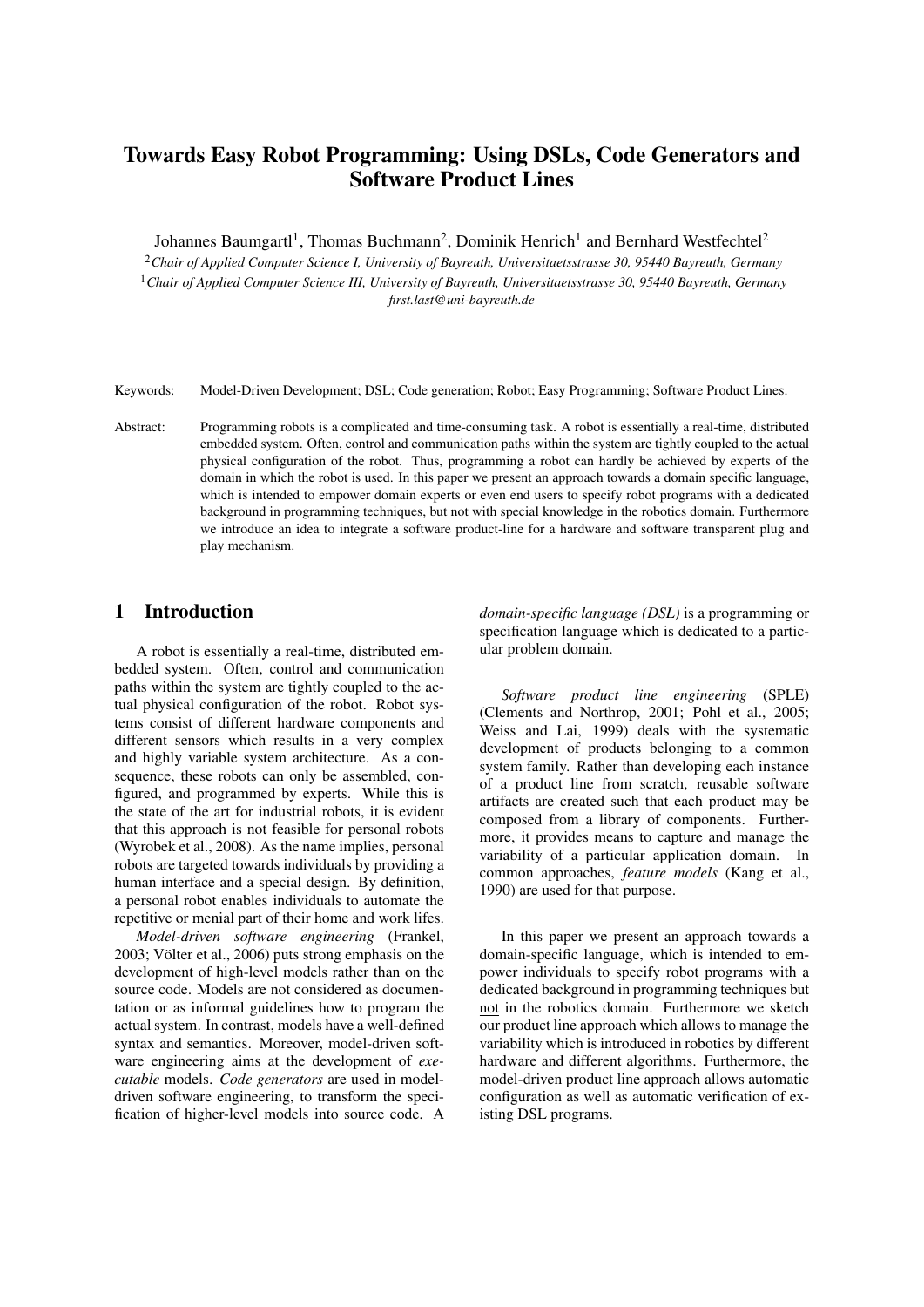## 2 Approach

## 2.1 Motivation

Before we start with a detailed description of our approach, let us briefly give a motivating example. In service robotics, *pick and place* applications are a standard usage scenario. The robot has to pick (possibly previously unknown) objects (Baumgartl and Henrich, 2012) from location A and place them somewhere in location B. This task, which sounds simple at first glance requires several complex subtasks:

- 1. Object modeling The object that has to be picked is either already known and needs to be identified in the database or it needs to be reconstructed by the robot's sensors. The captured scene has to be split into objects belonging to the environment and graspable objects.
- 2. Grasp planning Grasp planners should compute a high number of different stable grasps for the object to be manipulated in order to manage complex tasks in open environments.
- 3. Path planning Path planners are used to determine a short collision-free approach motion of the robot to the object.
- 4. Grasp object Select and execute one planning result from the previous two steps and physically grasp the object.
- 5. Validation The validation step is performed to check the result of the previous task (Step 4). The following cases may occur: (1) The grasp totally failed, i.e. the object was not grasped. (2) After the grasp, the object slipped between the gripper fingers and the relative position of the gripper to the object differs from the planned result. (3) The grip was executed as planned.
- 6. Placement planning Placement planning differs with respect to robotic application that has to be developed. Standard robotic problems are for example: (1) bin packing, (2) peg in hole, (3) sorting, and (4) assembly.
- 7. Path planning Like described in step 3, another path planner is required to determine the motion of the robot to the target position.
- 8. Execute Execute the results from the previous two steps and complete the task.
- 9. Validation Analogously to Step 5, a validation is performed to check the result of the task execution.

Please note that the order of the different planning tasks my differ with respect to the application

that has to be solved, i.e., some tasks might require placement planning before grasp planning and vice versa. Even with the support of a robotics framework which abstracts from the hardware and encapsulates algorithms for image detection, image processing and planning, C++ source code for our example pickand-place scenario comprises several hundred lines of hand-written code.

#### 2.2 Vision

#### 2.2.1 Requirements

It is evident, that we can not expect end users to specify programs solving the scenario described in section 2.1. As a consequence domain-specific languages at a high-level of abstraction are required for that purpose. According to our example, we are able to define several core requirements, which have to be met by a DSL which is targeted towards end users:

- Complex operations As demonstrated in section 2.1, grasping and placing objects requires several complex operations conducted in a given order. However, the end user should only need to deal with abstract concepts like grasp and place. Furthermore, the user does not have to deal with the order in which certain sub tasks, like grasp planning or placement planning are executed.
- Abstraction Personal robots need to be able to capture their open environment. Therefore they are equipped with different sensors. However, end users should not have to deal with accessing sensors and processing sensor data. Thus, the DSL should only provide means to specify and reference objects.
- Variability support We observe variability in robotic applications on different levels: On hardware level, variability occurs for example within the sensors that are used to capture open environments, while on software level different implementations of planning algorithms exists which differ from each other in terms of execution speed or accuracy. Hence, our approach needs to provide support for this fact.
- Plug and Play Support for runtime reconfiguration is required, as hardware or software components might be changed or updated during the lifetime of a personal robot. Consequently, the DSL and the corresponding code generator need to be adopted to the new configuration accordingly by providing new or removing old language constructs for example.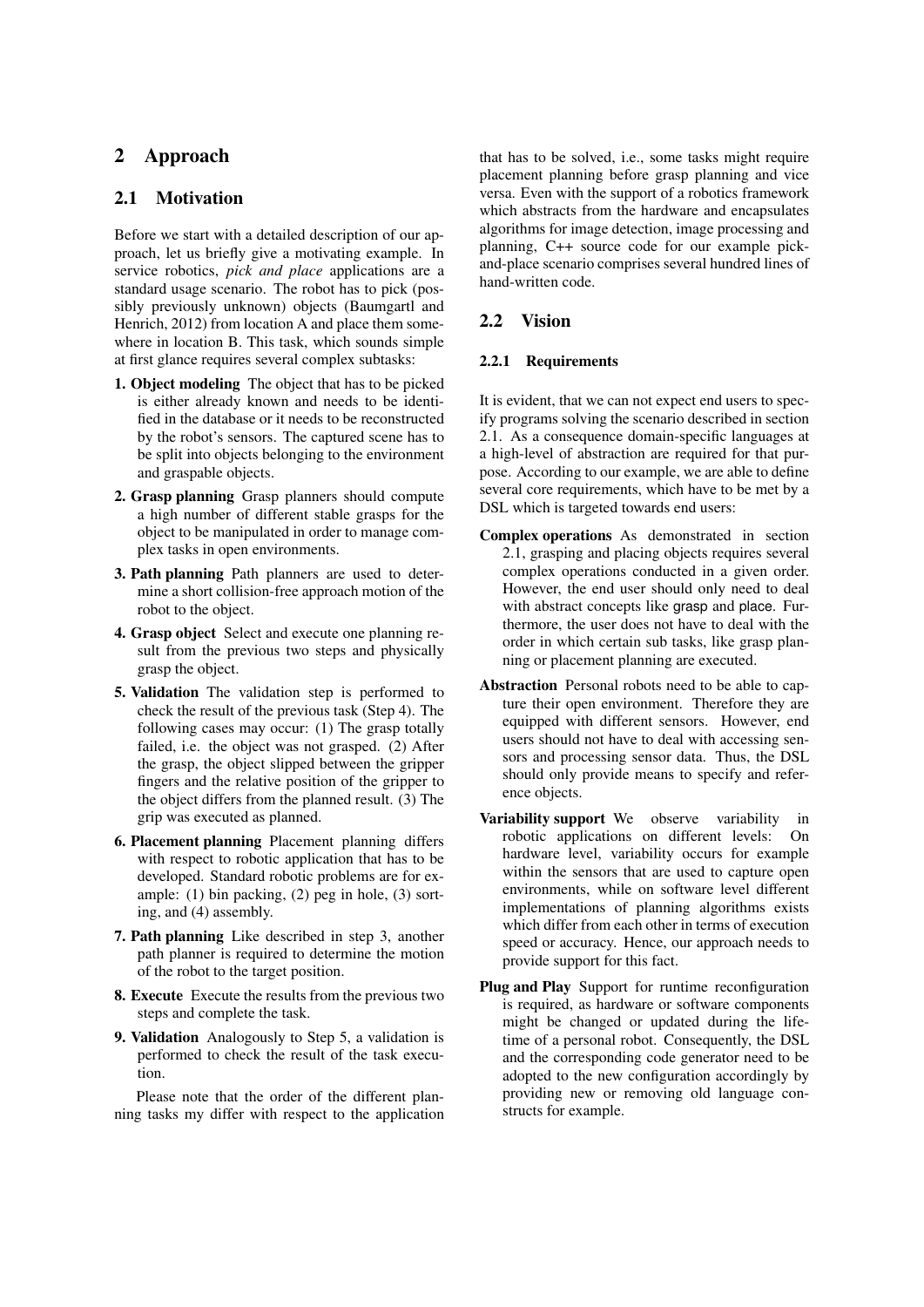

Figure 1: DSL and code generation on top of a C++ framework.

#### 2.3 Solution overview

Figure 1 depicts the first step towards the end user DSL for personal robots, which will be described in the following:

The DSL will be provided as a plug-in for the Eclipse environment. Thus, the abstract syntax is defined using the *Eclipse Modeling Framework (EMF)* (Steinberg et al., 2009). We chose to use a textual concrete syntax which will be implemented using *Xtext*1. Our approach enables end users to specify programs for personal robots at a high level of abstraction. As described in the previous section, sequences of complex operations are encapsulated by high-level operations like grasp, place or drop for example. After the robot program has been specified by the user, C++ code is generated which uses our robotics framework. We use  $Acceleo<sup>2</sup>$  as M2T engine, as it is the only M2T framework within the Eclipse context which is based on an official standard (MOF Model-to-text (OMG, 2008)). The robotics framework is composed of different building blocks, each of which is dedicated to a specific problem within a robotics application, e.g. path planning (Gecks and Henrich, 2009) including automatic sensor base adaption (Deiterding and Henrich, 2007), grasp planning, or placement planning. The resulting C++ code is then compiled and deployed to the target hardware (i.e. the robot). In section 3, we provide results from a case study in which we developed a DSL for pick-and-place operations. The only difference to the approach sketched in Figure 1 is that we generated specific code for a robot simulator rather than generating code which is executed on a real hardware.

As stated in the previous section, the domain of personal robots includes a large amount of variability. The high complexity is a result of the variability within hardware components as well as the variability within algorithms used in a robot's software. There is a wide range of different planning algorithms which differ with respect to execution speed or accuracy but also to required hardware. To manage the variability and the resulting complexity, we will apply a software product line engineering approach. Commonalities and variabilities of both hardware and software components within the robotic domain are captured in a feature model, as shown in Figure 2. The elements of the feature model are then mapped onto the corresponding implementation fragments. As both, the DSL concrete and abstract syntax as well as the Acceleo code generation are based upon Ecore, we plan to use *FAMILE* (Buchmann and Schwägerl, 2012) to map features on corresponding implementation fragments.

Please note, that the scope of the domain-specific language highly depends on the available hardware of the robot. Thus, it is important that the DSL and the corresponding code generation may be (automatically) customized to match a specific hardware configuration. E.g. there is a wide range of different grippers starting from parallel jaw grippers up to dexterous robot hands. The basic functionality of all is open and close the gripper. Commonly, additional features are choosing grasp speed, force, etc. Furthermore, there are grippers with special functions like, automatic sensor based repositioning of the grasped object within the gripper fingers. It is evident, that those advanced grippers need additional language constructs within the DSL to map their functionality.

After a valid feature configuration has been created either by a robot systems engineer or is automatically retrieved via a plug and play mechanism, it is applied to both the DSL as well as the framework. In particular the DSL is tailored towards the specific

<sup>1</sup>http://www.eclipse.org/Xtext

<sup>2</sup>http://www.eclipse.org/Acceleo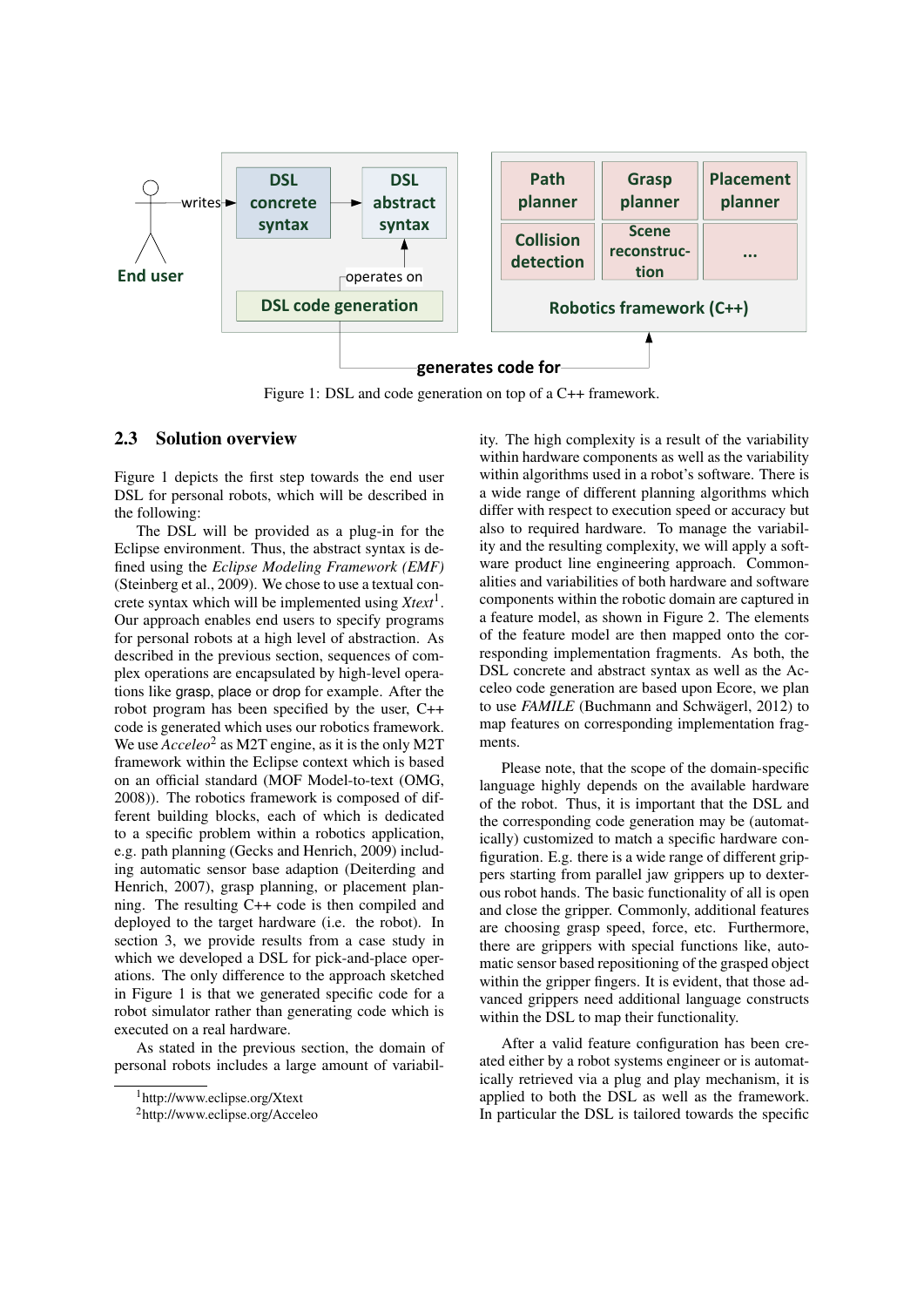

Figure 2: Integration with the product line approach, to realize variability.

needs, i.e. unused or unsupported language constructs are omitted. Consequently, also the code generator templates are adopted accordingly. Furthermore, the robotics framework is tailored to the specific needs in order to deploy only mandatory building blocks to the target hardware. As a result, a small and customized environment is generated in which the end user can now specify robot programs.

By applying our model-driven approach, we are able to verify the correctness of already existing robot programs, after a system reconfiguration (e.g. by changing / updating the robot's hardware) has been performed. Furthermore, model-to-model transformation may be applied to map obsolete language constructs to new ones.

## 3 Case study

To proof the validity and feasibility of our approach, we created a small case study located in the domain of pick and place applications. Pick and place operations are standard robot operations and therefore they serve as a good example for our DSL. To speed things up for our tests, we used *ROS (Robot Operating* *System*<sup>3</sup>, a robot simulation environment, as backend. ROS enables software developers to create robot applications by providing libraries for hardware abstraction, device drivers, visualizers, and many more.

In the following we describe our DSL and the correlated ROS code by means of a standard robotic problem: A given set of objects should be sorted according to specific criteria and one of the resulting subsets should be manipulated. In our example, the objects are located on a given table. First, the robot must detect the objects on this table. Note, in this example all objects are available in an object database. And second, the robot should throw all blue objects to the also given bin.

Basically, we implemented an object-centered language. Listing 1 shows the solution of the proposed problem. By means of this example we explain the basic ideas of our DSL.

The DSL program code has two sections, a define section for initialization, and a second section for the program logic. A program always starts with a define section where the mandatory descriptions for a proper execution are given, including the definition of objects, sets of objects, and topological arrangements.

Objects do have a configuration composed of a po-

<sup>3</sup>http://www.ros.org/wiki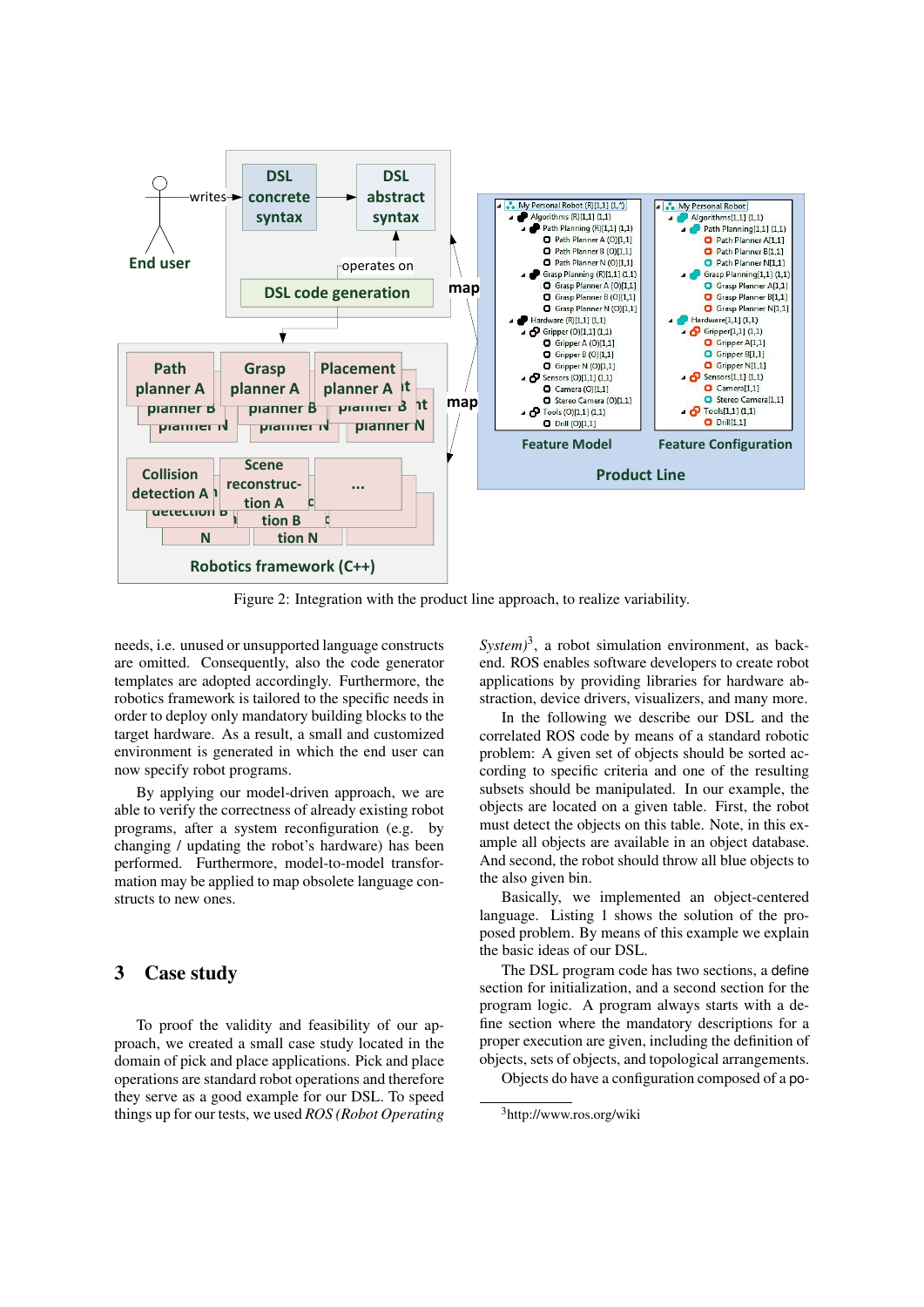|                | <b>Listing 1: DSL</b> program for sorting some reconstructed objects by               |
|----------------|---------------------------------------------------------------------------------------|
|                | color and throw the blue ones into the bin.                                           |
| $\mathbf{1}$   | define {                                                                              |
| $\overline{c}$ | Object bin {                                                                          |
| 3              | fiqure bowl                                                                           |
| $\overline{4}$ | material Green                                                                        |
| 5              | position ( 0.65 0.00 0.74 )                                                           |
| 6              | orientation ( 0.0 0.0 0.0 )                                                           |
| $\tau$         | mass 15.0                                                                             |
| 8              | $\left\{ \begin{array}{c} \lambda & \lambda \\ \lambda & \lambda \end{array} \right.$ |
| 9              |                                                                                       |
| 10             | Object table {                                                                        |
| 11             | fiqure table                                                                          |
| 12             | material wood                                                                         |
| 13             | position ( 0.8 -0.34 0.74 )                                                           |
| 14             | orientation ( 0.0 0.0 0.0 )                                                           |
| 15             | $\mathcal{F}$                                                                         |
| 16             |                                                                                       |
| 17             | Topology TOP { axis z direction pos }                                                 |
| 18             | $\left\{ \right.$                                                                     |
| 19             |                                                                                       |
| 20             | Set s <- detectObjects ( table, TOP )                                                 |
| 21             |                                                                                       |
| 22             | $s \rightarrow$ for All (o. material == Blue) {                                       |
| 23             | qrasp o                                                                               |
| 24             | drop (bin, TOP)                                                                       |
| $25$ }         |                                                                                       |

sition and orientation. They also have different optional properties, like a material, mass or figure, offering the opportunity to apply operations to them.

The user has the possibility to pre-define topological arrangements like TOP as shown in Listing 1 for further reuse. In our example TOP indicates that if object *A* is on top of object *B*, the corresponding z coordinate of property position of A has a greater value than the one of B.

Within the program logic section, the user may use the following language constructs to specify the robot behavior:

- Grouping Objects Using the Set keyword, arbitrary objects which could either be retrieved dynamically allocated by the robot's sensors or manually specified. For example by the detectObjects keyword. In our example provided in Listing 1 all objects on top of the table will be included in the set.
- Selecting Objects To manipulate sets of objects, different set operations are provided similar to the ones defined in OCL (OMG, 2012). E.g. forAll iterates over all elements of a set and selects the ones that satisfy the given constraint(s).
- Manipulating Objects There are two different ways how objects may be manipulated: (1) the position

or (2) the orientation are changed. The DSL offers the keywords grasp, place and drop for this purpose. In contrast to a place operation where a stable configuration of the object after it was released is essential, a drop operation puts no postconditions on the corresponding objects.

Between a grasp and a place or drop operation there is an implicit transfer movement. To provide a high-level of abstraction, we only take into account the configuration of an object rather its trajectory between source and target location. The advantage of this approach is that we need not take care about the movement, collision detection, safety, and many more aspects. Furthermore, the user does not need to do low-level sensor data processing, as for instance the detection of blue objects in the scene using a color camera.

However, the drawback is that tasks, which have trajectories as main aspect, can not be solved with the proposed DSL.

In case we wanted to specify the robot behavior as given in the example (Listing 1) instead by handwritten C++ code directly in the ROS environment then much more effort would be required. A prerequisite is to correctly setup the ROS environment by loading all required modules and starting corresponding services (approx. 50 LoC). After that the program logic might be defined. The first step is to detect all objects (30 LoC). Second, the detected objects are passed to the collision detection module (20 LoC). This module also returns a set of graspable objects. To grasp one of them, 45 LoC are needed and another 50 LoC are required to drop it. Please note, that we do not explain in detail the selection by color. In total our simple example written in ROS needs about 250 LoC C++ application code. Furthermore, the programmer needs to know the internals of every module and how they need to be combined.

In our DSL the order, dependencies, and error handling code is totally hidden from the programmer. We use an object-centered approach to describe the manipulation of objects, as it is closer to a human-like way describing tasks. If an ordinary programming language is used, all robot configurations and movements need to the specified in detail by the programmer. Thus, he must have the knowledge about the specific hardware, path, grasp and placement planning. If a robotic framework like ROS is used, the programmer has the opportunity to use predefined planners. What remains is that the programmer needs system knowledge. So in both cases the programmer needs to be an expert for robotic in an appropriate manner.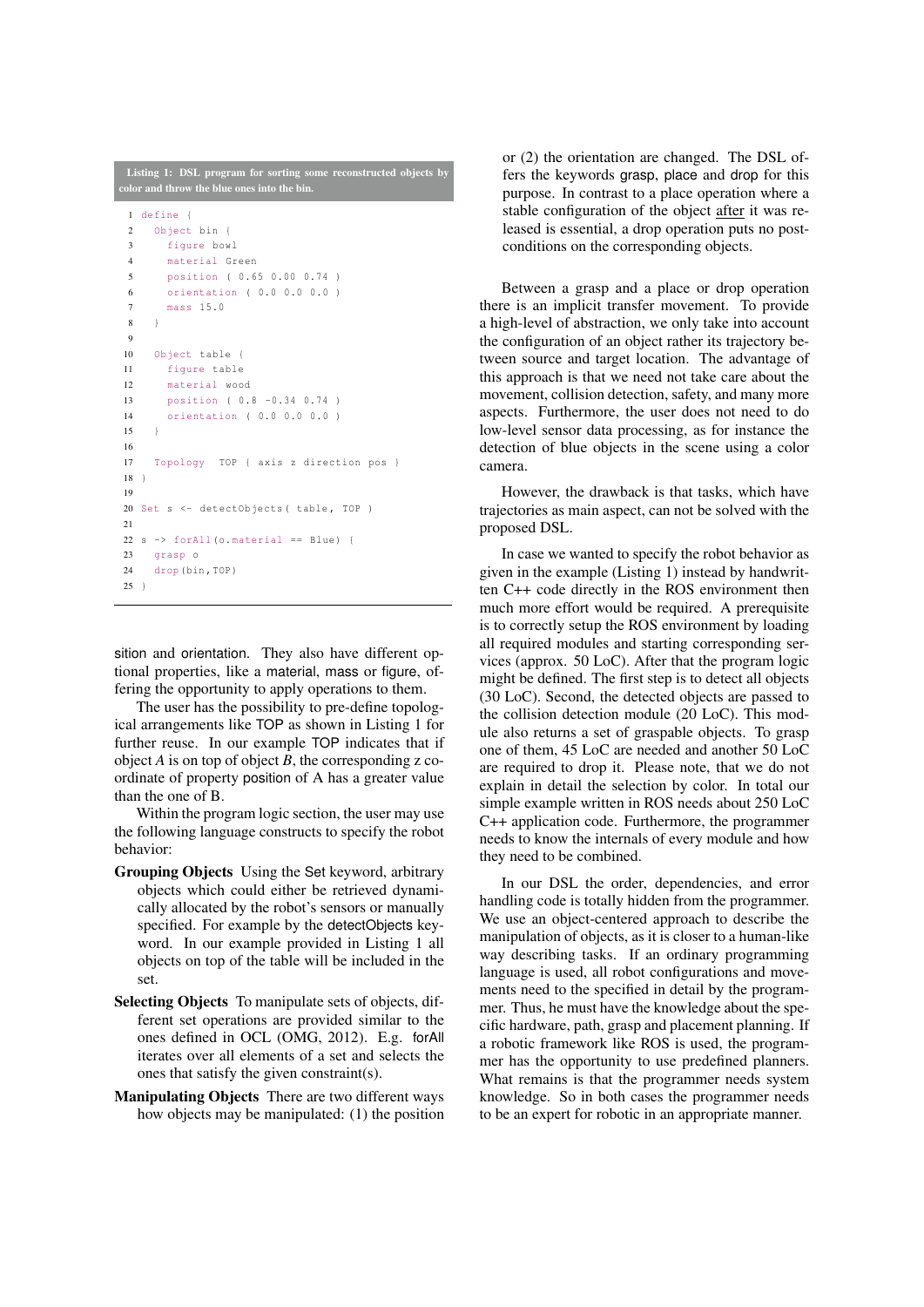## 4 Related work

In (Inglés-Romero et al., 2012), the authors present an approach which uses a DSL to handle runtime variability in programs for service robots. The approach presented by Inglés-Romero et al. aims to support developers of robotic systems (e.g. experts in the robotics domain) while our approach has the goal to enable individuals without dedicated backgrgound in robotics to specify programs for robots. Furthermore, the DSL is only able to express variability information. It is not possible to specify the behavior of the robot.

Steck et al. present an approach (Steck et al., 2009) that is dedicated to a model-driven development process of robotic systems. They present an environment called *SmartSoft* (Steck and Schlegel, 2010) which provides a component based approach to develop robotics software. The SmartSoft environment is based on Eclipse and the Eclipse Modeling Project<sup>4</sup>. It uses Papyrus<sup>5</sup> for UML modeling. By using a model-driven approach, the authors focus on a strict separation of roles throughout the whole development life-cycle. Again, experts in the robotics domain are addressed with this approach while our approach doesn't required expert knowledge in robotics.

*RobotML* (Dhouib et al., 2012), a modeling language for robot programs also aims to provide modeldriven engineering capabilities for the domain of robot programming. RobotML is an extension to the Eclipse-based UML modeling tool Papyrus. Papyrus puts strong emphasis on UML's profile mechanism, which allows domain-specific adaptations. RobotML provides code generators for different target platforms, like Orocos, RTMaps, Arrocam or Blender/- Morse. The approach presented by Dhouib et al. addresses developers of robot programs or algorithms, while our approach is targeted towards regular programmers or even end users instead.

Bubeck et al. present in (Bubeck et al., 2012) an overview about best practices for system integration and distributed software development in service robotics. Furthermore, the authors develop *BRIDE*6, a graphical DSL for ROS developers. Using BRIDE, new ROS nodes or ROS-based systems can be specified in a graphical way and corresponding C++ or Python code may be generated. In addition, the required launch files for the ROS environment including the relevant parameters and dependencies are generated as well, similar to the approach which we used in our case study as described in section 3. Similar to the approaches discussed above, BRIDE also addresses robot experts while our approach is targeted towards end users or users that only required a background in programming rather than dedicated robotic skills.

In (Schultz et al., 2007), Schultz et al. present an approach for a domain-specific language intended for programming self-configurable robots. The DSL is targeted towards the ATRON self-reconfigurable robot. Like all other approaches mentioned in this section, it aims to provide a higher-level of abstraction for robot experts.

## 5 Conclusion and Future work

In this paper we presented our approach towards easy robot programming for personal robots. We demonstrated the feasibility of our approach by presenting the case study in which we implemented a domain-specific language for pick and place operations on top of the *Robot Operating System (ROS)*.

The next steps are: (1) Transfering the pick and place DSL from the Robot Simulation Framework ROS to real robots by using our own robotics framework. (2) Defining a DSL which also covers other robotic application domains and (3) apply our software product line approach to enable mass customization of the DSL in order to adopt to specific customer needs as well as specific hardware configurations.

We plan to evaluate our domain-specific language in projects with undergraduate students who do not have experienced programming skills. Furthermore, we additionally plan to use our approach in cooperative projects with high-schools.

## REFERENCES

- Baumgartl, J. and Henrich, D. (2012). Fast vision-based grasp and delivery planning for unknown objects. volume 7th German Conference on Robotics (ROBOTIK 2012), Munich, Germany, May 21 - 22, 2012.
- Bubeck, A., Weisshardt, F., Sing, T., Reiser, U., Hagele, M., and Verl, A. (2012). Implementing best practices for systems integration and distributed software development in service robotics - the care-o-bot robot family. In *System Integration (SII), 2012 IEEE/SICE International Symposium on*, pages 609–614.
- Buchmann, T. and Schwägerl, F. (2012). FAMILE: tool support for evolving model-driven product lines. In Störrle, H., Botterweck, G., Bourdells, M., Kolovos, D., Paige, R., Roubtsova, E., Rubin, J., and Tolvanen, J.-P., editors, *Joint Proceedings of co-located Events at the 8th European Conference on Modelling Foundations and Applications*, CEUR WS, pages 59–62,

<sup>4</sup>http://www.eclipse.org/modeling/

<sup>5</sup>http://www.eclipse.org/papyrus

<sup>6</sup>http://ros.org/wiki/bride